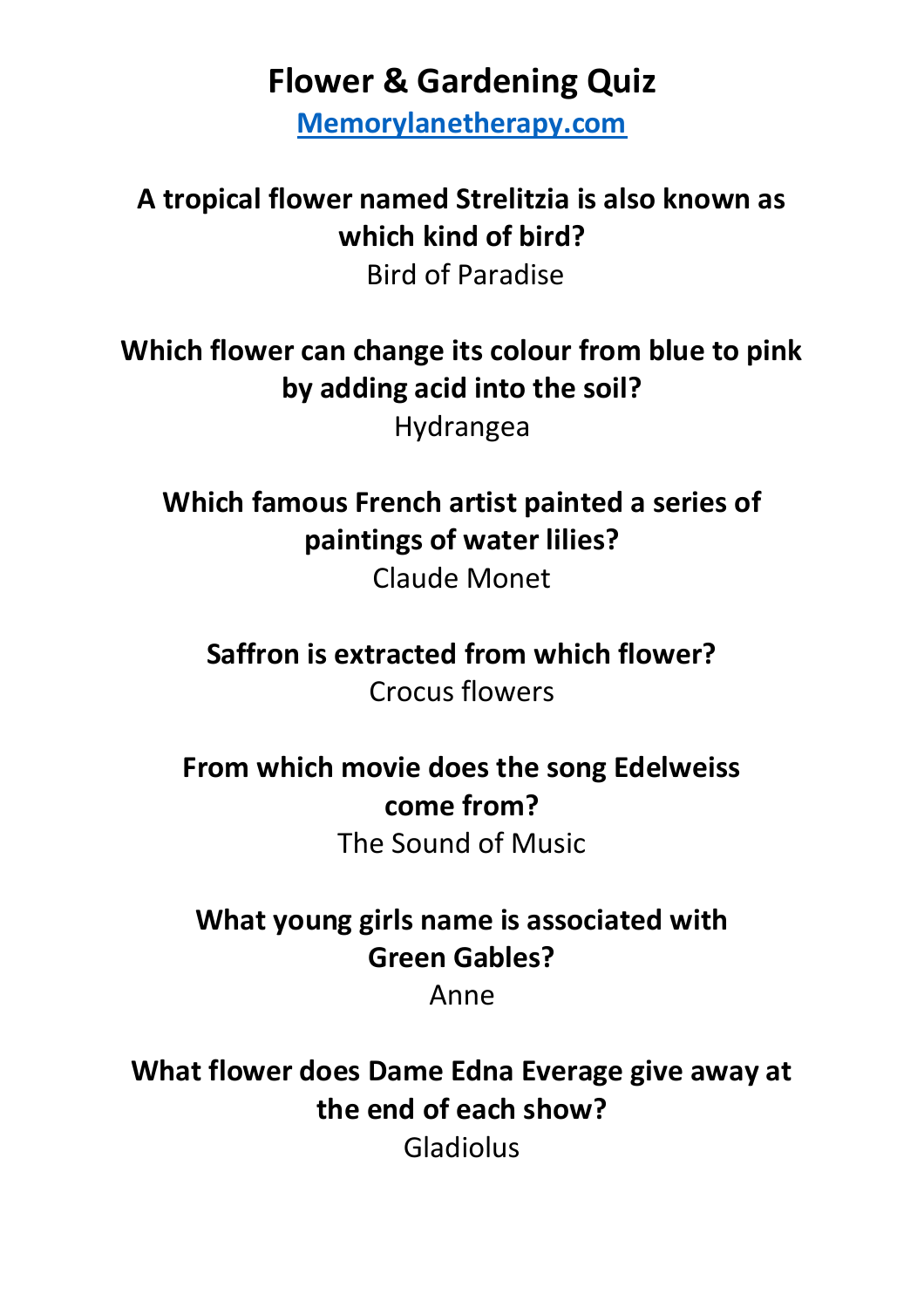## **The Chelsea Flower Show is held in England every year in what month?** May

**In Holland which bulb was once worth more than gold**? Tulip

**Which flowers were once known as Gillyflowers? Carnations** 

**True or false, Gnomes are banned at the Chelsea Flower Show?**

**True** 

**Which flowering plant takes its name from the Greek word for rainbow?**

Iris

**What colour is a Welsh poppy?** Yellow

**What forest was Robin Hood associated with?** Sherwood Forest

**Mary, Mary quite contrary how does your garden grow. What did Mary grow in her garden in the nursery rhyme?** Silver Bells and Cockle Shells and Pretty Maids all in a row